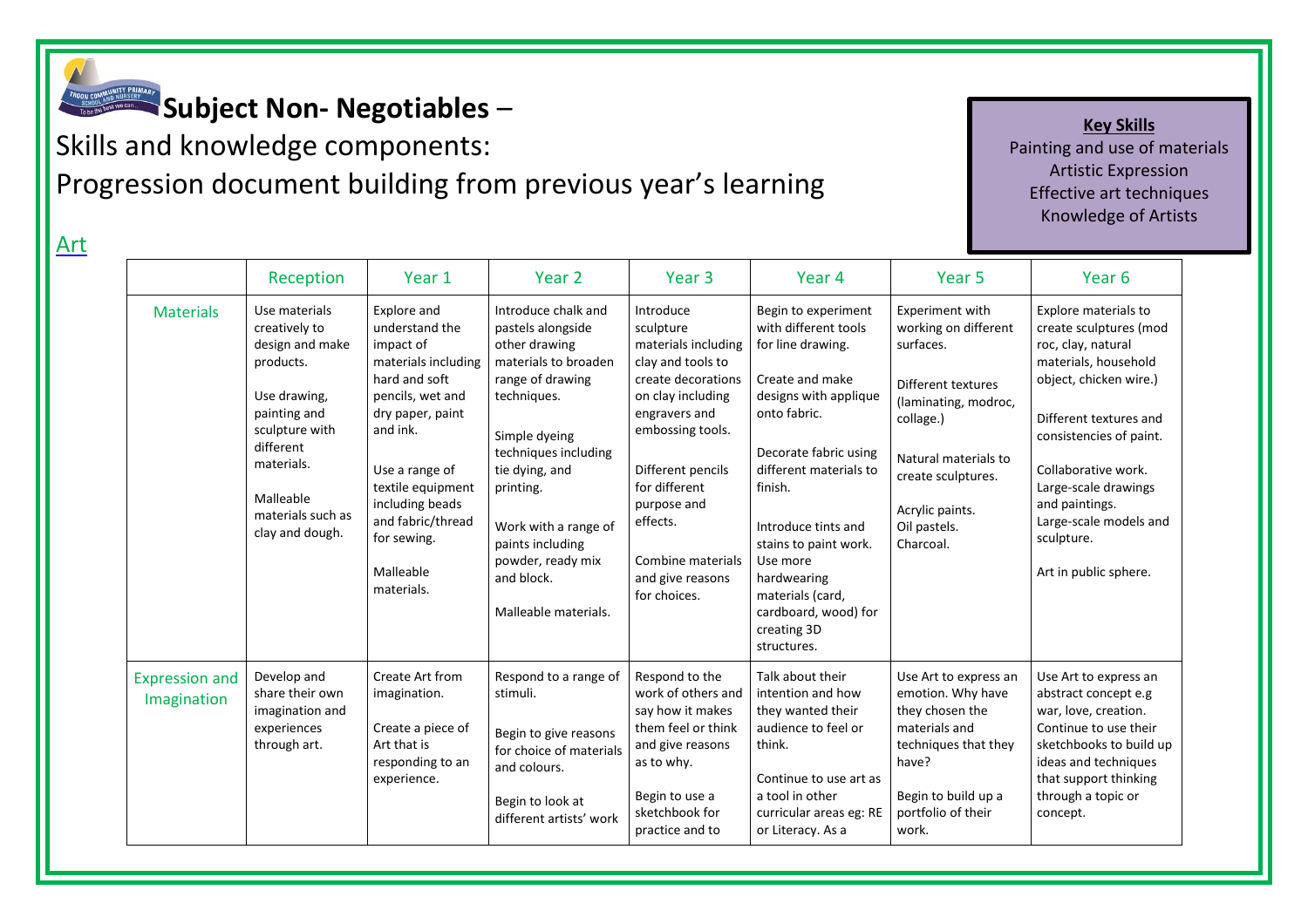

## **Subject Non- Negotiables** –

Skills and knowledge components:

## Progression document building from previous year's learning

|                   |                                                                                    | Begin to draw<br>what is in front of<br>them.                                                                                                                                                                                                                                                                                       | and attempt own<br>interpretations of the<br>style and technique.                                                                                                                                                                                                                       | show development<br>of their own ideas<br>and to explore<br>technique and<br>composition.                                                                                                                                                                | response to work or<br>as a starting point to<br>learning.                                                                                                                                                                                                                                                                                                   |                                                                                                                                                                                                                                                                                                                                                    | Continue with their<br>portfolios.                                                                                                                                                                                                                                                                                                              |
|-------------------|------------------------------------------------------------------------------------|-------------------------------------------------------------------------------------------------------------------------------------------------------------------------------------------------------------------------------------------------------------------------------------------------------------------------------------|-----------------------------------------------------------------------------------------------------------------------------------------------------------------------------------------------------------------------------------------------------------------------------------------|----------------------------------------------------------------------------------------------------------------------------------------------------------------------------------------------------------------------------------------------------------|--------------------------------------------------------------------------------------------------------------------------------------------------------------------------------------------------------------------------------------------------------------------------------------------------------------------------------------------------------------|----------------------------------------------------------------------------------------------------------------------------------------------------------------------------------------------------------------------------------------------------------------------------------------------------------------------------------------------------|-------------------------------------------------------------------------------------------------------------------------------------------------------------------------------------------------------------------------------------------------------------------------------------------------------------------------------------------------|
| <b>Techniques</b> | Develop and use<br>texture, colour,<br>line, pattern,<br>shape, form and<br>space. | Explore line and<br>mark making in<br>different ways.<br>Work with a<br>variety of different<br>brushes.<br>Threading and<br>using a needle to<br>create a stitch.<br>Colour mixing.<br>Use a range of<br>tools (sponges,<br>fabric) to begin to<br>experiment with<br>texture.<br>Manipulating clay<br>using fingers and<br>tools. | Practise a variety of<br>methods for dying<br>material.<br>Explore shading with<br>a pencil.<br>Creating light and<br>dark colours by<br>tinting.<br>Explore pattern<br>through printing and<br>stamping.<br>Create work using<br>natural materials to<br>develop skills on<br>texture. | Manipulating clay<br>using fingers and<br>tools.<br>Decoration<br>techniques such as<br>embossing,<br>engraving and<br>imprinting.<br>Variety of stitching<br>techniques<br>(running, stabbing)<br>Draw outlines with<br>reference to size<br>and shape. | Mixing tertiary<br>colours (browns,<br>neutrals, flesh.)<br>Build up painting<br>techniques (resist<br>work, layering, and<br>scraping.)<br>Use pencils and<br>penwork to create<br>tone and shade and<br>intricate marks when<br>drawing.<br>Use joining<br>techniques such as<br>slotting, tying, pinning<br>and sewing when<br>creating 3D<br>structures. | Use drawing<br>techniques to<br>introduce<br>perspective.<br>(Drawing from above<br>and below, near/far.)<br>Continue to<br>experiment with the<br>techniques of<br>different artists.<br>Practice skills to<br>create different<br>surfaces.<br>Develop sculpture<br>techniques by<br>manipulating natural<br>materials to create a<br>structure. | Use viewfinders and<br>perspective techniques<br>in composition.<br>Apply paint to show<br>textures.<br>'Limited palette' work.<br>Working with one<br>colour and developing<br>work using tints and<br>shades.<br>Construct scale models<br>using joining and<br>drawing techniques.<br>Combine techniques<br>and give reasons for<br>choices. |
| <b>Artists</b>    | Look at a range of<br>work by different<br>artists.                                | Explore a range of<br>work by other<br>artists, craft                                                                                                                                                                                                                                                                               | Continue to explore<br>and be exposed to<br>work by other artists<br>and designers.                                                                                                                                                                                                     | Begin to research<br>great artists and<br>designers through<br>time.                                                                                                                                                                                     | Begin to develop an<br>understanding of the<br>work of an architect<br>to tie in with work on                                                                                                                                                                                                                                                                | Use the work of a<br>famous artist as a<br>stimulus for their own<br>work.                                                                                                                                                                                                                                                                         | Have an in-depth<br>knowledge of the work<br>of an architect and<br>choose a style to                                                                                                                                                                                                                                                           |